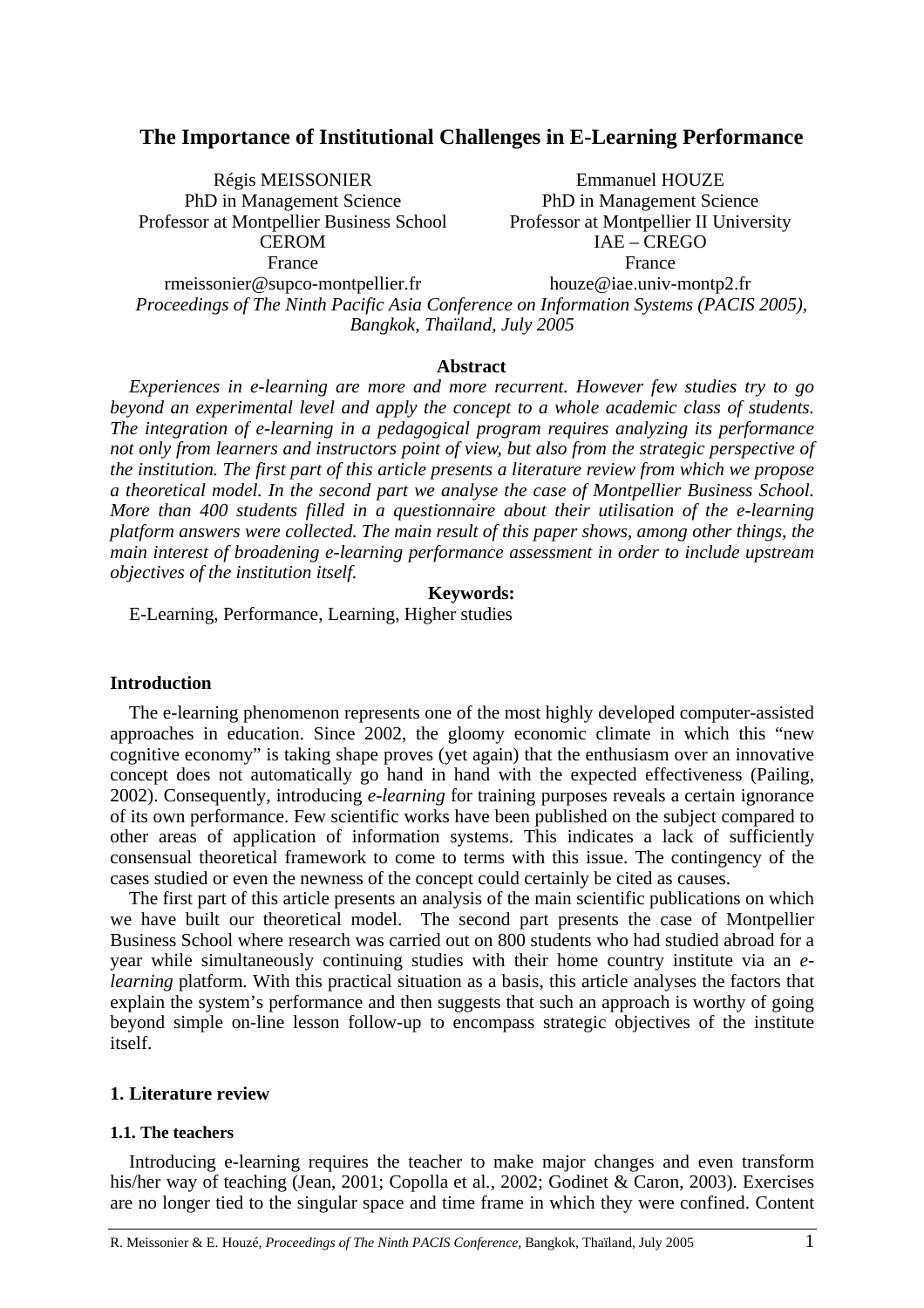often provided orally has to be pre-formalized (in writing, audio, video, etc.). A separation of roles between lesson designer, tutors and various experts, means the course design shifts from *handcrafting to mass-production* and from *individual to group*. "Stage plays" combining verbal and non-verbal communications are replaced by more impersonal contacts (if we refer to the richness of media theory in any case).

The pedagogical style also requires a transformation. The teacher moves from the position of holder of knowledge or facilitator in student development to a role of regulator. The aim of the Learner-Teacher interactions is to motivate and stimulate the learners, by enabling them to clarify the concepts presented in the content (Moore, 1989). Therefore, one of the teacher's roles consists of interacting with the students, to help them overcome difficulties that contact with the content alone, and with other students, has not resolved. Tools such as forums or corrected exercises can be used to assist these interactions. Regular feedback often represents a factor in learner satisfaction with the tool (Northrup, 2002).

In fact this change, *from "Sage on the Stage" to the "Guide on the Side"* introduced by Copolla et al*.*, 1997 does not eliminate the various roles that a teacher is supposed to play. Following a series of around twenty interviews, the authors conclude, for example, that "virtual teachers" continue to exercise their cognitive, emotional and even domineering roles. The difference is that they have to develop new behaviour and to use information technologies to communicate some of those signals (via forums, Email, etc.). Therefore, if teachers wish to capitalize on the potential offered by *e-learning*, they need to be used to employ Information Technologies in their courses (Godinet & Caron, 2003).

Similarly for information technologies in an organization (Sproull & *al.*, 1987), all these reasons mean that introducing *e-learning* in an establishment can lead to a form of anxiety and influence the level of motivation. Some experimental researches reveal that the involvement level of the teacher in *e-learning* is a decisive factor in its success (Piccoli et al*.*, 2001; Webster & Hackley, 1997). These conclusions are consistent with the social influence theory related to the use of information technologies (Fulk et al*.*, 1990) according to which behavioural models developed by some are based on behaviour observed by others. The case of *e-learning* appears to make this issue even more striking as teachers and students hold asymmetrical positions and the former are supposed to act as role models for the latter.

### **1.2. The learners**

Teacher characteristics, for all that, would not be enough to predict the motivation and the active behaviour that the students will develop. Going beyond the vigour attached to *elearning*, we should not neglect the feeling of frustration or isolation that distance learning can have on individuals (Hara & Kling, 2000). The more virtual an organization becomes, the more face-to-face encounters are needed by users (Handy, 1995; Davenport & Pearlson, 1998). Some theories such as "social presence" (Short et al*.*, 1976) were already emphasising the socio-emotional and psychological perception that the players experienced using media rather than a face-to-face discussion. In addition to being motivated for the lesson, students also have to be motivated to learn via the *e-learning* system.

This form of teaching therefore also involves a cultural change for the learners. They have to develop a more active behaviour, to explore knowledge in a more open information space, whereas they had been used to receiving it in the confines of a classroom. They have to interact with content, to appropriate it in order to modify their cognitive structures (Moore, 1989). Even when the students are alone, they have to commit themselves to this type of "internal" dialogue so as to encode and retain information (Berge, 2002). Content can only become knowledge for the student via this active cognition process (Gagné, Yekovich & Yekovich, 1993). Learners therefore have to become highly autonomous, which is more supposed than facilitated by the e-learning mechanism. The e*-*learning approach is supposed to provide more freedom to learners, but at the same time they need to be able to discipline themselves. Even if coaching by teachers seems to be necessary for learning (Piccoli, 2001, p. 8) it seldom allows checking how students organize their work and manage a "virtual timetable" (Arnaud, 2003).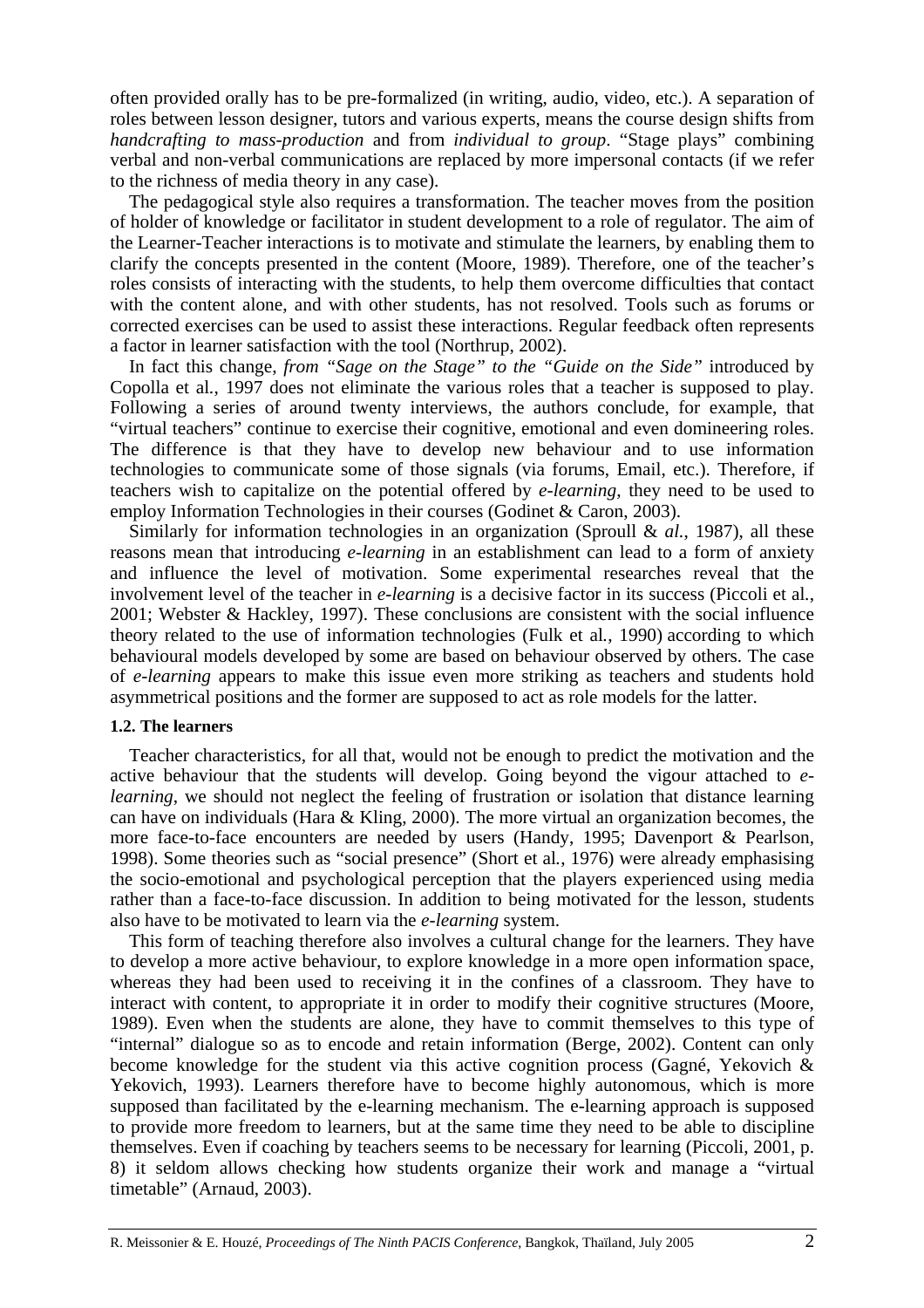However, even if scientific and professional literature has, at length, dealt with pedagogical models worthy of being adopted in an e-learning activity, we can observe that it has often been without consideration of learning styles. This is probably due to the fact that this characteristic cannot be known beforehand and that there can be as many different learning styles as there are learners. On the other hand, future research on the subject would probably benefit from coming closer to the existing Education Science typologies<sup>1</sup>. So it can be sound to consider that the performance of an *e-learning* tool can also need to make a lesson available into different versions covering the spectrum of learning styles.

### **1.3. The institute**

 $\overline{a}$ 

Nevertheless, in literature the institute in which the e-learning activity is developed is rarely considered or is totally excluded in the proposed models. However, the little research done emphasizes the organizational upheavals induced by e-learning as well as the subsequent and compulsory input from the institute (Jean, 2001). As previously highlighted, recorded field studies have mainly been proven experimentally between teachers and learners using a specific technological tool (*all things being equal otherwise*)*.* In an era in which adopting information technologies represents a strategic challenge for schools, in our opinion, it is time to focus deeper the 'school-related' variables likely to play a role in the success of an on-line teaching activity.

Theories concerning the use of new technologies evoke the fact that their diffusion level is a factor in their own acceptance. Diffusion is the process by which the technology is extended to other parts of the organization (Goodman & Sproull, 1990). Opportunity is created for others to need this technology and to be aware that others use it. This diffusion is required in order to create a prescriptive general opinion of the new technology. Upheavals in the teaching activity brought about by *e-learning*, mean that its implementation depends on how determined a school is and what means it has available.

Adopting a technology depends on individuals' determination, but also on how the managers "promote" the idea (Salanick, 1977). Moreover, this is a sort of "value paradox" (Sproull & Hofmeister, 1986): the more the technology is emphasized, the more harshly it will be judged, if the pre-stated aims are not achieved. Adopting a new technology depends also on the symbolism associated with it (Prasad, 1993). The way in which an *e-learning* project is introduced to the players involved will therefore also be an influential variable in terms of the perceived level of success.

On-line learning brings about major changes in the teaching profession requiring much investment for the school. We should in particular mention:

- The incentive system for teachers (teaching dispensations, bonus, etc.).
- Training for teachers and help in designing on-line lessons, multimedia resources, quizzes, student coaching, etc.
- Forming an editorial committee to assess teachers' work: meeting pre-determined quality criteria, abiding by copyright laws, etc.
- Media team responsible for transforming the resources developed by the teacher (formats: web, flash, audio, video, etc.).
- Technical team responsible for putting the e-learning platform on-line and up-dating it*.*

Of course, all these factors determining the success of an e-learning tool, as well as those already presented in this article, are by no means an exhaustive list. The organizational complexity of educational establishments makes it difficult to forecast the success or failure of any given project.

<sup>1</sup> We would have the reader refer to research carried out by Honey & Munford (1992) who distinguish four different learning styles: thinkers, activists, theorists and pragmatists

R. Meissonier & E. Houzé, *Proceedings of The Ninth PACIS Conference*, Bangkok, Thaïland, July 2005 3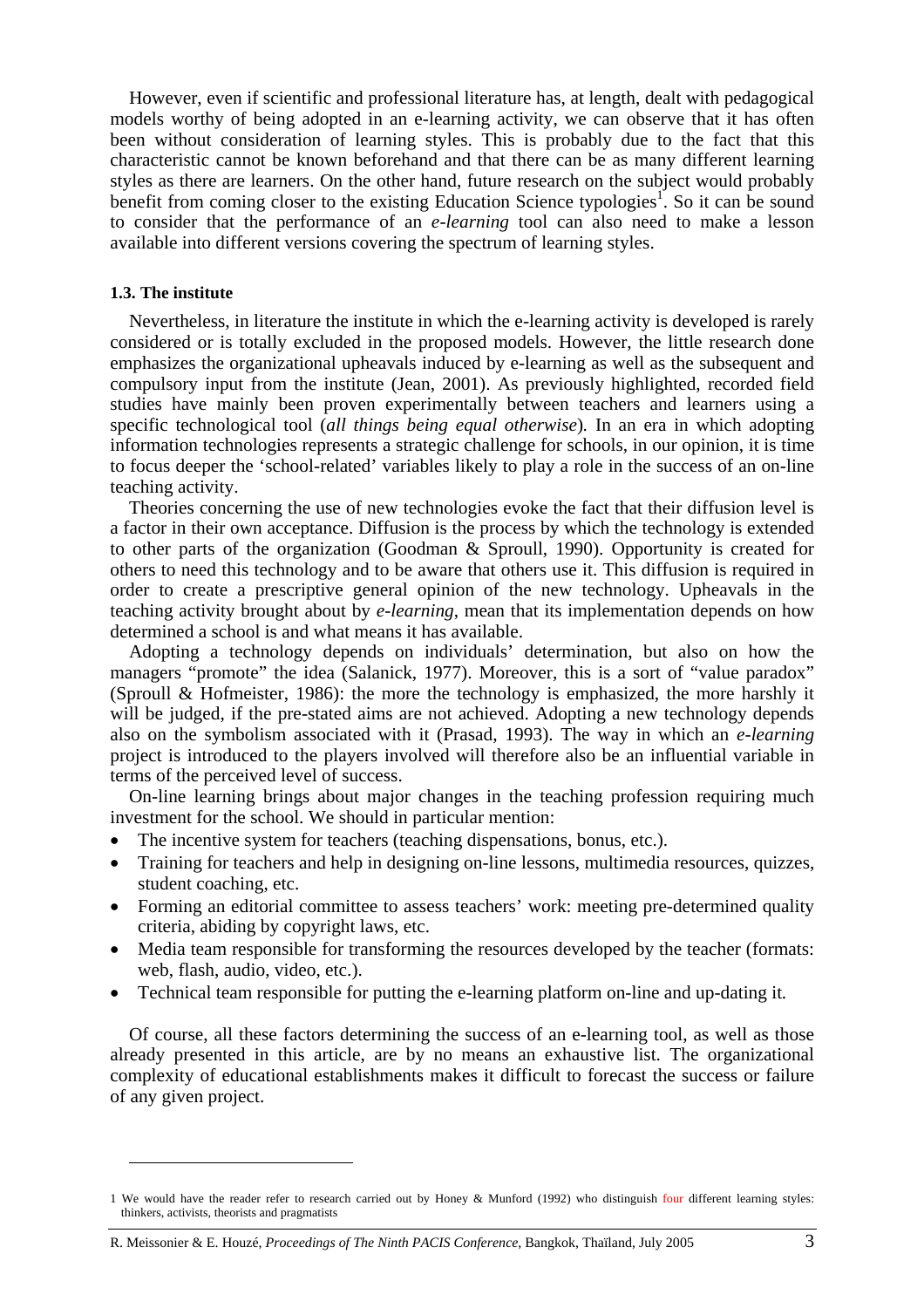## **1.4. Success of an e-learning tool**

Against this background, research into experimenting such systems (Bieber & *al.*, 2002; Minnion & *al.*, 2002; Coppola & *al.*, 2002; Piccoli & *al*, 2001; Webster & Hackley, 1997; Hiltz, 1995; Alavi, 1995  $\&$  1994) has focused on the effects induced on learners and teachers in the following ways:

- learner-teacher interactions,
- group exchange between learners themselves,
- cognitive processes and pedagogical models,
- cultural changes.
- experience gained by the teacher and learner.

These experimental methodology-based studies, often conducted on a test group of learners, point out the strengths and weaknesses of these tools to be brought to light - with regard to teaching and learning processes. It shows that the many influencing factors confer a particularly subjective character to the idea learners and teachers may have of it. If the arguments in favour of trying *e-learning* are, initially, with a view to improving the training process, others are interested in the underlying economic and strategic potential for an institute taking up such a project. As such, another perspective is to consider *e-learning* as a way to justify the organization's operating costs (Minnion et al., 2002). If we deem that the knowledge to be transferred to learners and the interactions associated with their understanding can be formalized via a computer-communication process, then the hypothesis of reducing the operating costs of a teaching activity is a legitimate one. All of the following should, at first sight, contribute to reducing the cost of teaching per student and generate savings likely to secure a return on the technological investment: an automated didactic system, self-assessment functions, teachers called on essentially for pedagogical coaching, less classroom space needed due to face-to-face lessons, etc. Some research even associates this reasoning with an emphasis on development or even as a competitive advantage (Webster & Hackley, 2001; Dufner et al., 1999).

The e-learning market nevertheless entered troubled times two years ago. Caution needs to be taken therefore, in terms of how ambitious research should be into the degree of success of such distance teaching tools. The fact that some "e-training centers" have recently gone bankrupt warns us that viability of an economics model based on information technologies should surely first transit by the appropriation and use of these.

So without trying to test the hypothetical impact of e-learning on the reduction in operating costs or the creation of a competitive advantage, we believe it is necessary to take into account the idea of performance from an institute's standpoint. Is it still coherent, in fact, to consider that an organization's investments in information technologies (whatever they are) are suitable only if they form part of a growth strategy (Powell & Dent-Micaleff, 1997)? On the one hand, the return on investments is not always assessable on objective grounds:

- certain costs cannot be accurately measured (for example: the hourly production cost of creating or transforming a lesson),
- contextual changes that can happen, between when the decision is made to invest and when the system actually bears fruit,
- labour regulations as yet do not cater for distance learning (case of the French university system).

On the other hand, the decision to invest may also be motivated by less analytical ambitions in financial terms. For several years now, training centers have been subjected to a certain pressure concerning experimenting with or adopting distance learning systems (Webster & Hackley, 1997; Alavi et al., 1995). Implementing them can therefore aim at promoting a modern image or even avoiding being marginalized in relation to developments in the field. Measuring effectiveness and efficiency as perceived by the institute's management team may also bear fruit in terms of overall success.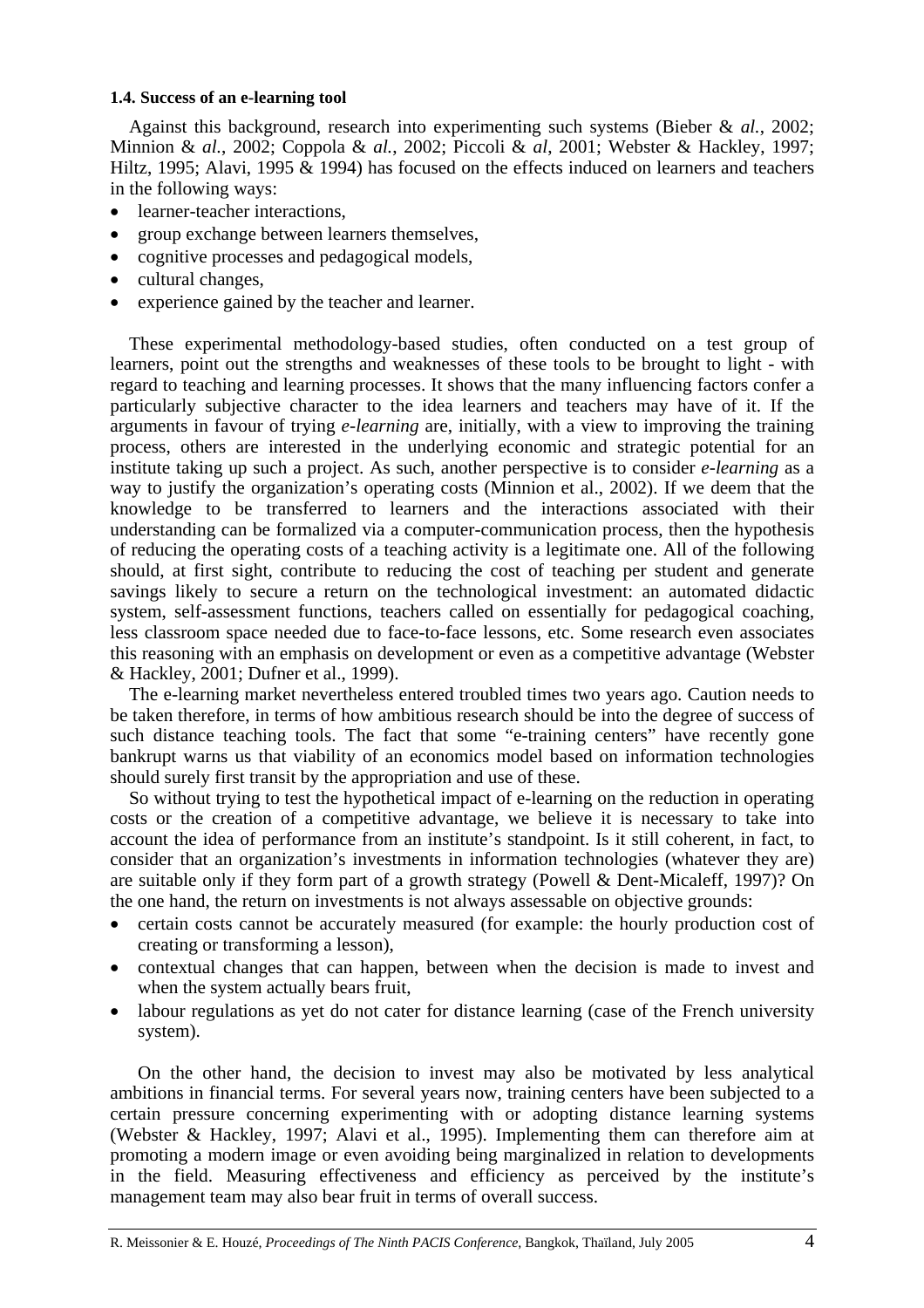# **2. Research field**

Montpellier Business School *e-learning* project was given impetus in early 2001 with the decision to make it compulsory for students following the Schools program to do a year's study abroad. Consequently, at the start of the 2002 academic year, 400 students were dispatched to 130 different foreign partner universities. In addition to the lessons they attended in their host universities, these students had to follow some Montpellier Business School courses<sup>2</sup> via the e-learning platform developed for this purpose. The challenge was to offer students the opportunity to pass two diplomas the same year: to validate their academic year at the host university while at the same time validating their specific course studied online required to be accepted on to a year of specialization.

#### **2.1. The institution**

The interviews we conducted with the group's management team revealed that *e-learning*  was developed here in a bid to open the training program to the rest of the world. In this way, the primary aim was not as much to develop the pedagogical tool as to take full advantage of the distance learning opportunity. The following means were employed to achieve this goal: recruiting a researcher-teacher as person in charge of the e-learning project; employing the services of a computer engineering consultancy firm; training the teachers involved; and implementing an editorial committee (made up of teachers representing the education and research departments) responsible for validating each teacher's work. As an incentive and to give value to the teachers' work, a reduction in their teaching load and other duties was implemented.

### **2.2. The e-learning tool**

Emphasis has been put on an approach and a system affording the greatest possible flexibility to an innovative project the specific needs of which had not been predetermined. Instead of buying an existing ready-made platform, the decision was taken to build a "homemade" one using open-source technologies. Developed by the group's Webmaster, this platform, which is now in its fourth version, offers the same features as a professional product available on the market (content chunking, discussion forum, schedule for work to be done, glossary, quiz, etc.). This choice is justified by the fact that total control over the source code allows changes to be made at any time and specific needs met.

The e-learning platform includes, in particular, a system allowing the teacher to create lesson content on-line him/herself with the same ergonomics and the same functionalities as a conventional word-processor (copy, paste, text layout, inserting pictures or animated objects, etc.). As a result, the teacher theoretically does not need any specific IT skills. And so, there is little point in taking into account the influence of the IT skills mastery variable, as it is presented in this theoretical model, when analysing the data.

### **2.3. The learners**

 $\overline{a}$ 

The 400 students were hosted in a 130 partner universities in which they had computer rooms at their disposal allowing them to make full use of the e-learning platform functionalities. Incidentally, the only materials needed for this to take place, was a computer (PC or Mac) connected to the Web via an Internet browser (and perhaps a printer if the student wanted to keep a hard copy of the lessons rather than viewing them in their electronic format). The questions or complaints made by the students (often by Email) were more oriented towards the conditions and difficulties of doing two courses at the same time, as opposed to problems with using Web technologies.

 $<sup>2</sup>$  Lessons considered, aside from those taken at the host university, as decisive for the students to be able to follow the curriculum in their</sup> school involving a year of specialisation: Finance, Auditing, Information Systems, E-business and Process Management.

R. Meissonier & E. Houzé, *Proceedings of The Ninth PACIS Conference*, Bangkok, Thaïland, July 2005 5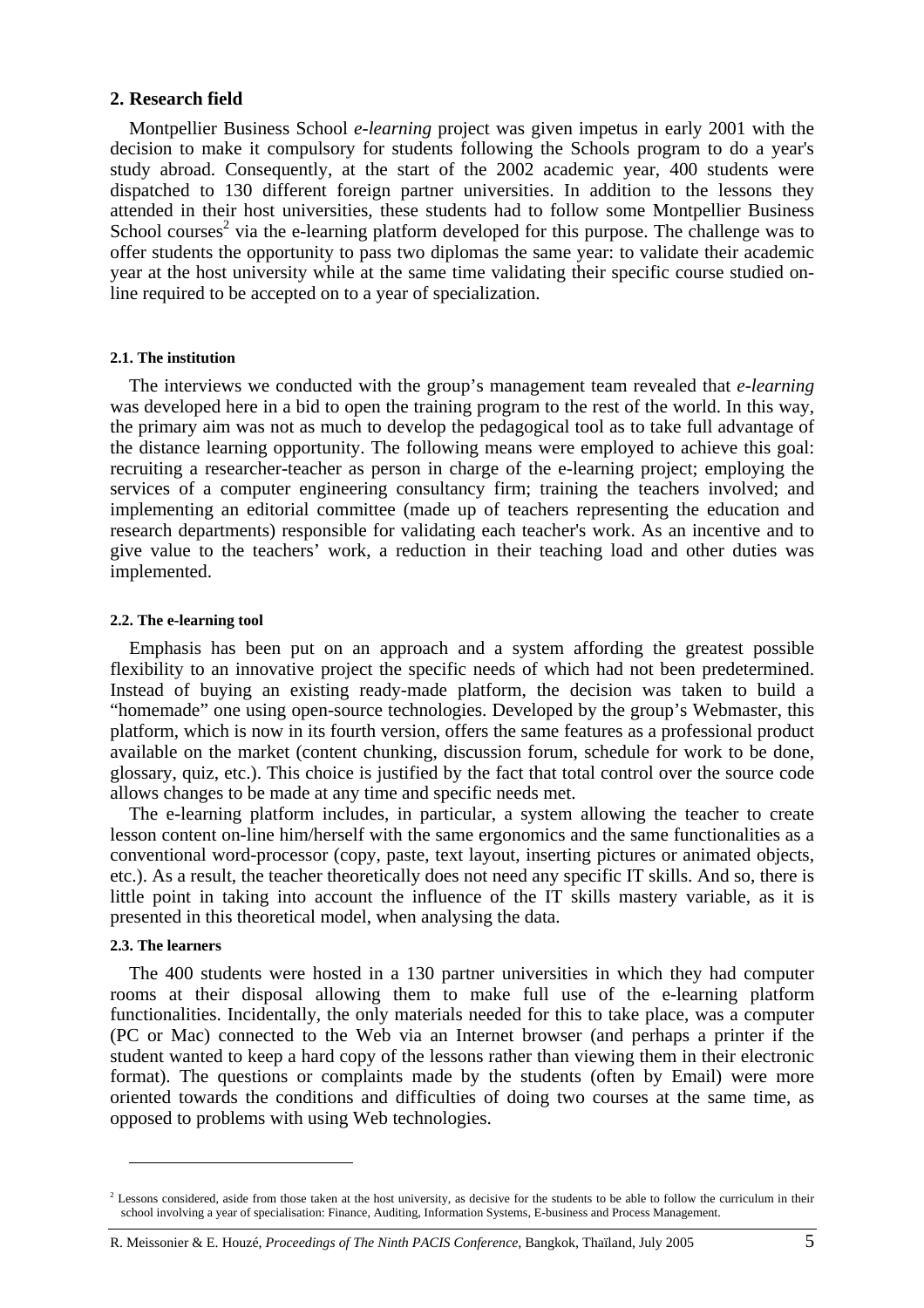In terms of IT skills, these students could all be considered as having a satisfactory level for using the e-learning tool set up: (1) in their first year of study on the Montpellier campus, they all had about 30 hours of compulsory computer science lessons; (2) by the way, the platform requires no other skill than knowing how to use a Web browser. However, we did not think it was pertinent in this case study to analyse whether the teachers and/or students mastered IT skills. Recent studies show that these factors have a very limited influence on both satisfaction and the resulting marks (Hayashi et al., 2004).

### **2.4. The teachers**

The five teachers involved in the school's project taught specific subjects (finance, process management, auditing, information systems, and *e-business*) enabling the students to undertake a year of specialisation upon their return. These lessons were, *a priori*, unlikely to have any equivalent in the 130 partner universities. Furthermore, the teachers for this project were chosen according to their degree of involvement in the group's pedagogical activity. They were entirely responsible for drafting the content of the lessons to be converted to *elearning* material. To do so, they had to adhere to the following pedagogical model:

- Cut course content up into sessions equivalent to two-hour-long face-to-face lessons.
- Divide each of the sessions into "chapters" or units of learning of no more than 3 screen pages. The standard writing reference to be adhered to, in terms of volume, was 20 A4 pages per session.
- Set the students an internally assessed case study type assignment (in groups of five) covering all the sessions developed.
- Compile the glossary, reference bibliography as well as the links to other recommended websites.
- The work submitted by each teacher was assessed by the "editorial board" before being authorized to go on-line in September 2002.
- The teachers were held by institutional accountability to ensure student coaching. Given the number of students to monitor (400) scattered worldwide in different time zones, asynchronous communication proved to be the most appropriate vehicle for their interaction. It was also important for the school that the chosen system be as user-friendly as possible and not require any specific software to be installed on the 130 host university computers. This is why the use of electronic forums relayed to Email (for any confidential communication) was given preference.

# **3. Methods**

### **3.1. Hypothesis and research model**

The research conducted also allowed this variable to be broken down in terms of the level of student satisfaction with the on-line learning tool. The idea of *e-learning* effectiveness in our research model (see Figure 1) will consequently combine a relatively objective dimension (the grade) with a more subjective one related to the degree of satisfaction stated by the student him/herself (see appendix about variable measurements).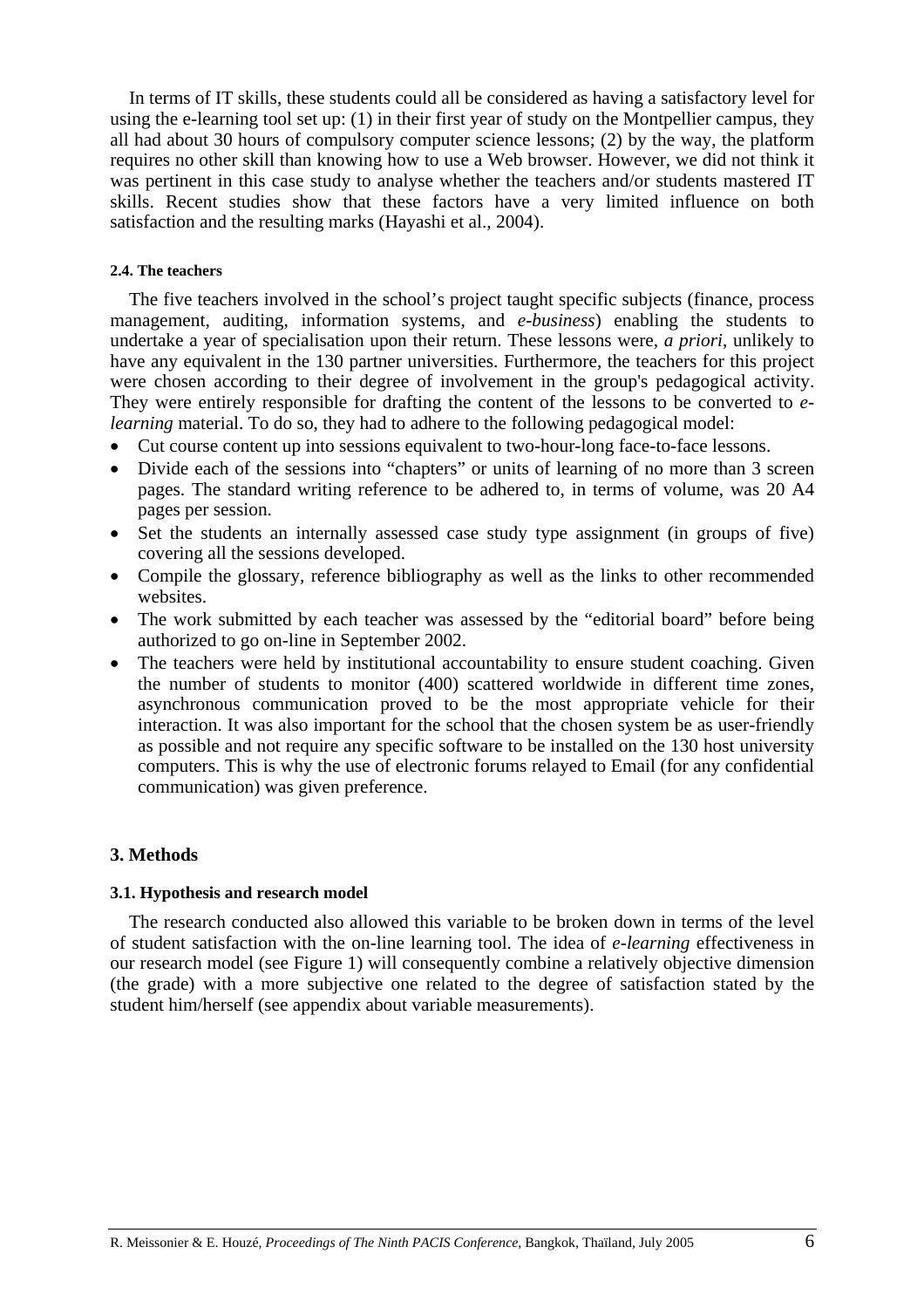

The characteristics of the case studied have made it pertinent to analyse some variables which supposedly explain the theoretical model presented in the first part. First of all, the student's work context is, to a certain extent, beyond the control of the institution that initiated the project, which means studying its influence becomes interesting. Even though the international department of Montpellier Business School was of course careful to take this parameter into consideration when establishing partnerships, the 130 partner universities worldwide, in all likelihood, represent just as many different work environments (measured in our research by: the available IT resources, the student's free time as well as the work conditions) likely to affect how these learners perceive working on-line.

H1: The effectiveness of e-learning is explained by the work context of the students in their host university.

H1.1: The degree of satisfaction with e-learning is explained by the work context of the students in their host university.

H1.2: Exam success through e-learning is explained by the work context of the students in their host university.

Moreover, the fact the students had to combine the on-line lessons from their French business school with those from their host university (taught in the local language, in a different cultural context and according to its own pedagogical methods) makes it interesting to examine the importance of variables tied to motivation on the one hand, and self-discipline on the other hand (measured in our research by the frequency of use of the platform, their own time management).

H2: The effectiveness of e-learning is explained by the students' self-discipline and motivation.

H2.1: The degree of satisfaction with e-learning is explained by the students' self-discipline and motivation.

H2.2: Exam success through e-learning is explained by the students' self-discipline and motivation.

We could not carry out research on a subject like this without evaluating the students' impressions of the distance learning tool itself. To do this, we measured on the one hand the students' perception of pedagogical quality of the course created and presented by the teachers (quality of the content, work requested, exchange with the teacher and the other students via the platform) and, on the other hand, the interest of these on-line lessons within the framework of the overseas curriculum.

H3: The effectiveness of e-learning is explained by the e-learning tool set up for that purpose. H3.1: The degree of satisfaction with e-learning is explained by the e-learning tool set up for that purpose.

H3.2: Exam success through e-learning is explained by the e-learning tool set up for that purpose.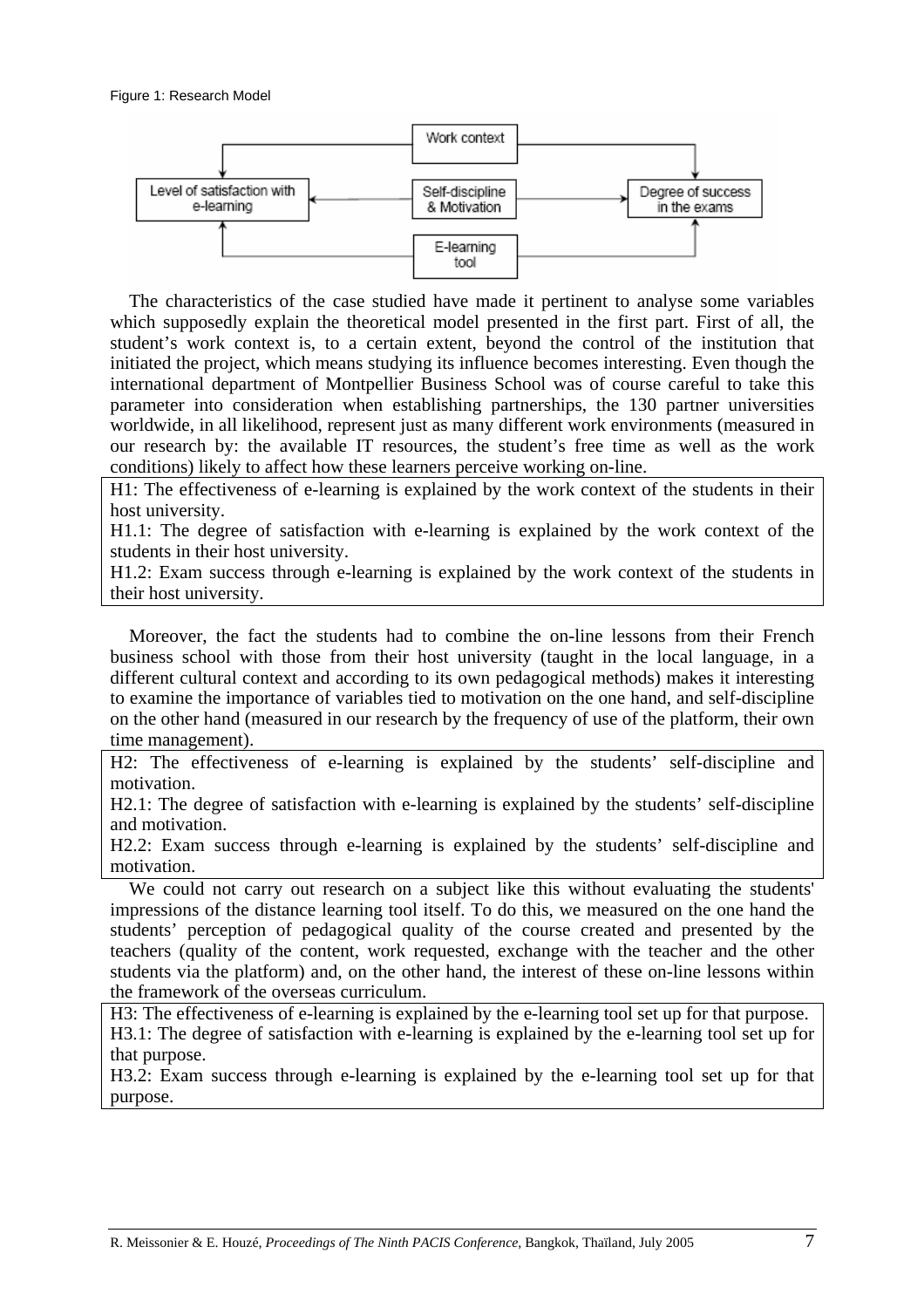## **3.2. Sample**

Given the large number of individuals involved (800 students), a questionnaire was the only feasible methodological path to take. Due to the research subject, and so as to obtain the highest possible response rate and data processing effectiveness, we opted for an on-line questionnaire directly administered from the e-learning platform. In June 2004, by means of their own work tool, the following students were called on: the 400 enrolled for the 2002- 2003 academic year, as well as the 400 in the new 2003-2004 promotion (still abroad at the time of the survey). A reminder sent out at the beginning of July by the ESC Montpellier's management team was all it took to obtain a response rate over 50% less than a month after the questionnaire was launched (181 students of 2002-2003, 224 of 2003-2004 class).

# **4. Results and Discussion**

The first step consisted of establishing a factorial analysis<sup>3</sup> (see Table 1) as to validate our research model structuring in relation to variables measured by the questionnaire (see appendix about variable measurements).

|                                                      | Factors  |          |          |
|------------------------------------------------------|----------|----------|----------|
| COMPONENTS MATRICE <sup>4</sup>                      | 1        | 2        | 3        |
| E-learning frequency of use                          | 0.759    | 0.075    | $-0.063$ |
| Period at the beginning of e-<br>learning monitoring | 0.792    | 0.083    | 0.032    |
| Motivation towards e-learning                        | 0.646    | 0.083    | 0.445    |
| Free time in the host university                     | 0.079    | 0.839    | 0.049    |
| Work conditions in the host<br>university            | 0.101    | 0.823    | 0.117    |
| Perceived quality of the on-line<br>course           | 0.088    | 0.203    | 0.710    |
| Perceived interest in the on-line<br>course          | $-0.009$ | $-0.029$ | 0.814    |

Table 1: Characteristics of the factorial analysis

The values in bold in the components matrix above highlight the factors on which each of the variables is the most closely represented. Thus:

- Axis 1 basically represents the variables related to the student's self-discipline and motivation.
- Axis 2 is more to do with the student's work environment.
- Axis 3 refers to the e-learning tool itself and to how useful the student perceives it.

This consistency between our research model's structuring variables and the data collected by the questionnaire, therefore enable us to test the explanatory value of each of these factors in terms of (1) the degree of student satisfaction with e-learning and (2) their on-line course exam results.

In terms of the degree of satisfaction experienced by the students towards e-learning, the most statistically significant variables (significance threshold less than 0.05) are firstly those

 $\overline{a}$ 

<sup>&</sup>lt;sup>3</sup> Method: Main component analysis; Barlett sphericity test: Chi-two; approx: 286,613; Significance: 0,000; Factorial analysis method: Regression; Rotation method: Varimax; maximum turn around number: 25; Condition for extracting actors: Eigenvalue > 1; Number of retained axes: 3; Total variance explained: 64%

Components matrix after rotation using the Varimax method

R. Meissonier & E. Houzé, *Proceedings of The Ninth PACIS Conference*, Bangkok, Thaïland, July 2005 8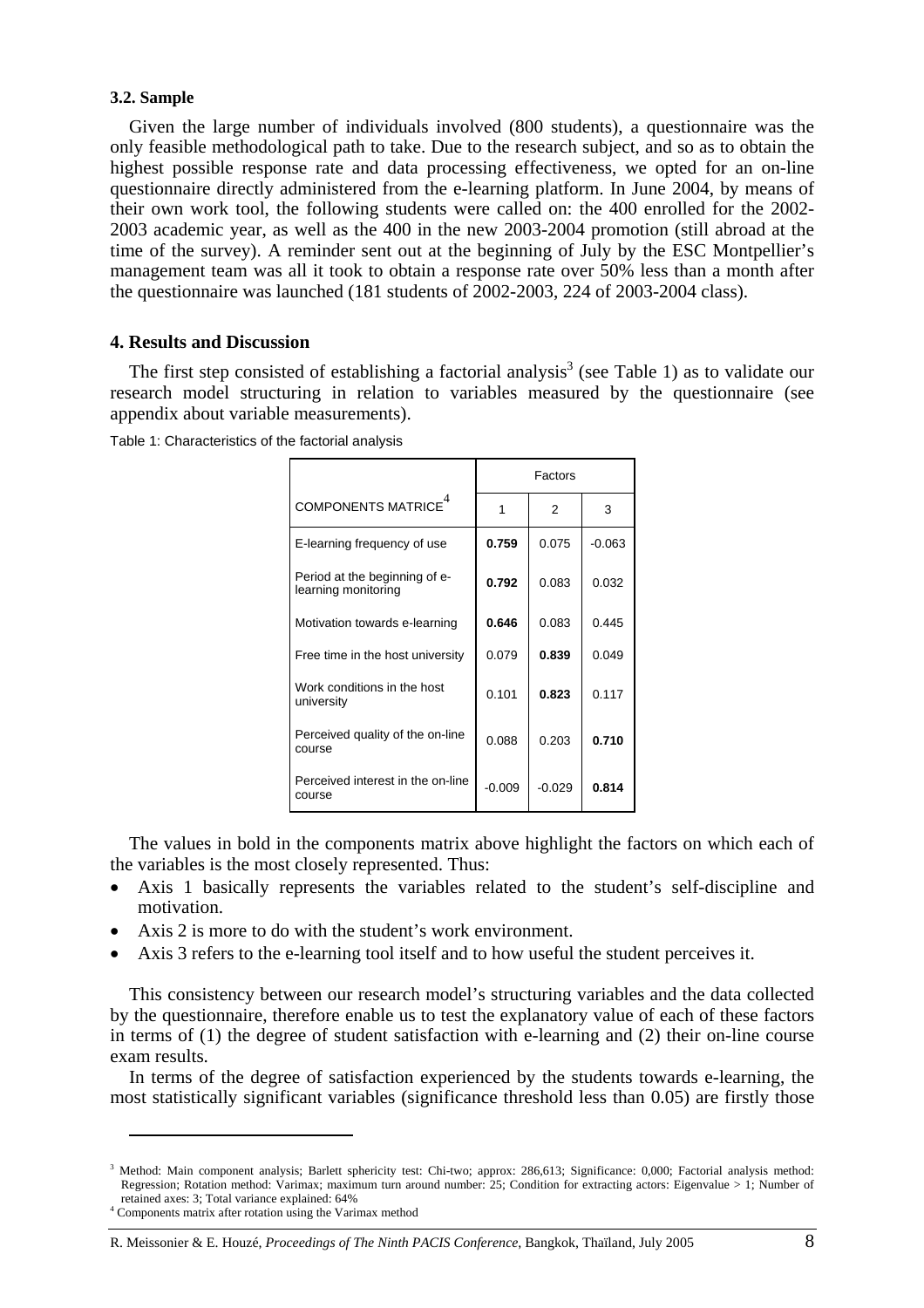related to the e-learning tool<sup>5</sup> itself (co-efficient 0.41), and then those linked to student selfdiscipline & motivation<sup>6</sup> (co-efficient around 0.1). These results confirm the work done by Hayashi et al., (2004) for whom the teacher interactions, and in a more general way the variables related to the e-learning tool, represent a decisive factor in the lasting use of tool. In the same way, self-discipline, that relies on a change in behaviour, in relation to a traditional pedagogical approach, is an important factor in setting up a distance learning tool and particularly in terms of student satisfaction (Arnaud, 2003).

With regard to exam success, the results only allow the influence of homework and learner behaviour to be confirmed. Consequently, the learning assistance medium represented by the e-learning tool in no way changes the fact that the driving force in students' success is their own determination. These results are in line with the most recent research, that first of all emphasise factors such as the students' intelligence or pedagogical coaching (Hayashi et al., 2004).

In a more general way, this data leads us to question the significant importance that the variables related to the students' work environment are supposed to represent. Even if, *a priori*, they unquestionably facilitate or hinder students' work, their influence seems diminished by other more decisive factors (students' motivation, self-discipline, perceived course quality and interest, etc.). Here we agree with other research for which the results of setting up an e-learning tool depend, first and foremost, on the students' motivation as well as a change in behaviour concerning self-discipline (Arnaud, 2003).

At the same time, we cannot neglect that if the model's explanatory part in terms of the degree of satisfaction is nearly 20%, it is only 7% for the second. Even if, via other methodological and scientific approaches, this threshold could be raised, for the moment these results make us put things into perspective: the interest of a lot of contemporary research that, in trying to improve the performance of an on-line learning tool think that student learning will be improved.

Our results here, on the contrary, tend to reveal all the complexity concealed in the learning process (whether it gets IT media coverage or not) and incite us to recall, for example, the central role played by the student's resolutive, intellectual and cognitive patterns. As we have introduced it into our research model, we think that in terms of e-learning engineering, elements not merely focused on the teaching process but rather the learning process (learning style in particular) deserve to be taken into account to a greater degree.

Figure 2: Model explaining the exam results via the linear regression method



Without any consideration of this type, in the case of a drop of grades at the exams, we could say that the primary aim of such a tool is not reached. So, shouldn't this observation be put into perspective so to not adopt an approach that might limit the legitimacy of such a project? The dean of Montpellier Business School considers the *e-learning* project to be successful in so much as setting it up has enabled the group to achieve the set internationalisation goal and to enrol an entire promotion of students in a year's study abroad. In terms of the students: 98% of them consider the year's study abroad to be a valueenhancing element in the career of a student; 95% consider that their year reached this

 $\overline{a}$ 

 $^5$  Interest and quality of the on-line course as perceived by the student.

 $6$  Frequency of use of the platform by the student, time management.

R. Meissonier & E. Houzé, *Proceedings of The Ninth PACIS Conference*, Bangkok, Thaïland, July 2005 9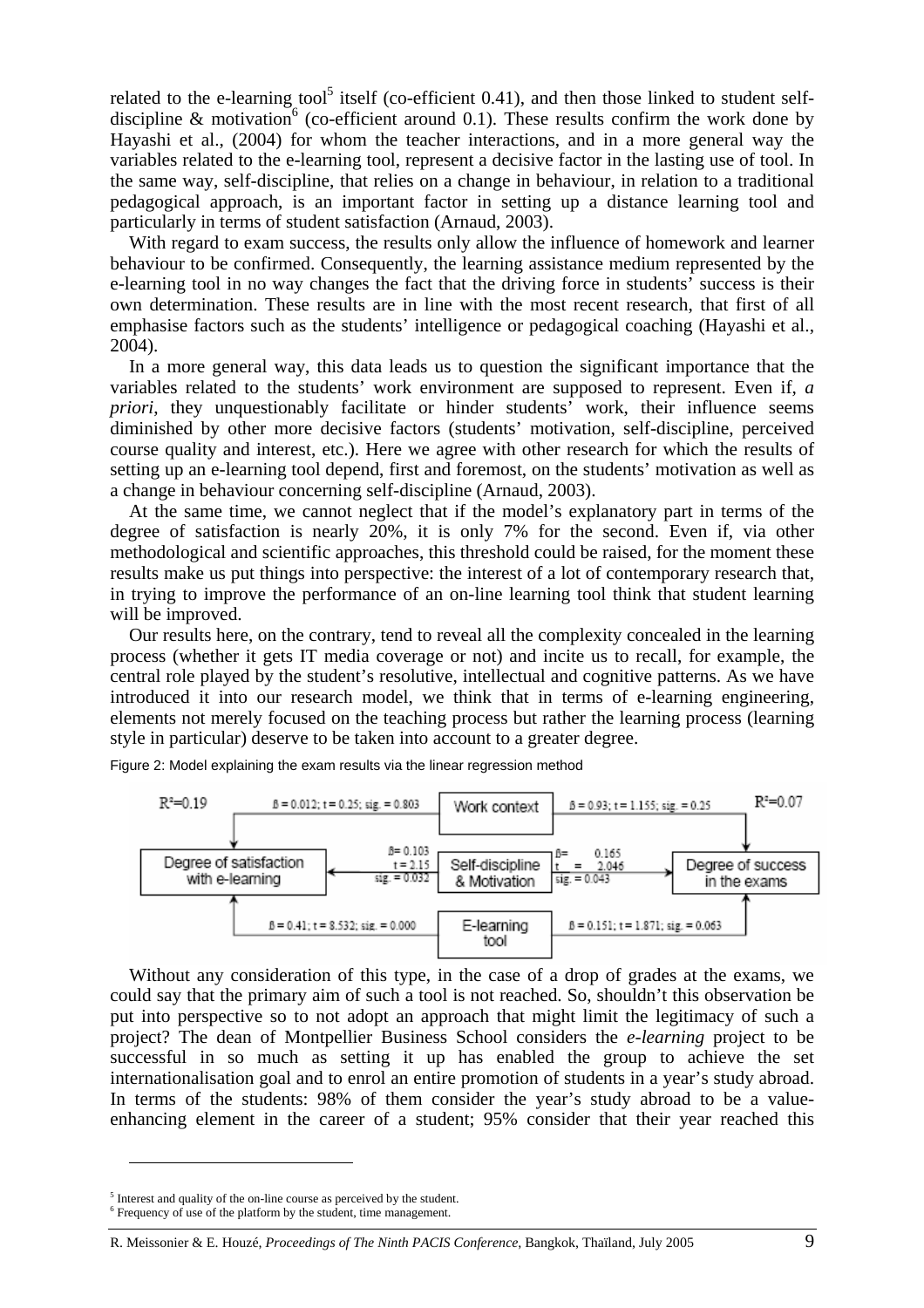objective; 65% esteem the fact of doing on-line lessons from Montpellier Business School is value-enhancing, and because of this, not delaying their entry in to working life.

The majority of students recognises the legitimacy of the *e-learning* project. Thus, without the possible links of cause and effect being observed in our data analysis, we see that the global performance perception of the on-line teaching tool goes beyond mere lesson followup and includes the strategic institutional objectives that gave momentum to the project.

### **Conclusion**

As with any research work, this article presents limits which at the same time lead to other avenues of research. For example it could be interesting to use other methodologies than questionnaire survey. In the same way, the "newness" of the e-learning concept and its experiments also incites us to perform longitudinal research in order to better analyse over time the learning process related to an innovative pedagogical tool.

The first part of this article endeavoured to enrich the existing scientific theory. Aside from teacher and learner characteristics, this analyse emphasised the importance of also incorporating the institute's objectives in the distance learning project.

The experimental research, presented in the second part reinforces first of all the idea that individual variables (motivation and self-discipline) remain decisive factors in the student's success. Even if environmental variables (conditions of work, available computing resources, etc.) are often put forward in such projects, the case studied shows that their influence on elearning effectiveness is not significant.

This case illustrates the fact that when learners have to follow and validate a course in another school at the same time, e-learning lessons tend to be neglected. This shows that students still tend to pay more attention to traditional courses than to on-line ones. Thus, in terms of e-learning success modelling, besides variables inherent to the tool itself, this research incites us to include as moderating variable the possible "coexistence" of e-learning courses with traditional teaching. Experimenting e-learning in isolation can give insignificant results about its own effectiveness. Implementing a teaching tool in a straight line has to be analysed in the framework of the pedagogical tool taken as a whole.

Lastly, the objectives sought by the institute show that the legitimacy of an *e-learning* project can be more in the satisfaction of using it to help achieve new strategic challenges rather than in simply improving an existing training tool. Our case study shows that even if there is a drop in the qualitative results in the exams after doing the distance learning course, it is compensated by the fact that this tool allows students to include a year's study abroad in their CV without making their studies any longer. This was confirmed by our student survey: the majority acknowledges the legitimacy of the project. Therefore the success of an elearning tool should not simply be measured by exam grades, or even student satisfaction. To our opinion, the ability of the institute to develop the potential of a distance learning context and the work opportunities offered to learners deserve to be taken into account.

#### **References**

ALAVI M (1994), "Computer-Mediated Collaborative Learning: An Empirical Evaluation", *MIS Quarterly*, Vol. 18, N°2, 1994, pp. 159-174.

ALAVI M., WHEELER B. C., VALACICH J. S. (1995), "Using IT to Reengineer Business Education: An Exploratory Investigation to Collaborative Telelearning", *MIS Quarterly*, Vol. 19, pp. 293-312

ALEXANDER S. (2001), "E-Learning developments and experiences", *Education & Training,* Vol 43, N°4/5, pp 240-248

ARNAUD M. (2003), "Les limites actuelles de l'apprentissage collaboratif en ligne", *Sciences et Technologies* 

*de l'Information et de la Communication pour l'Éducation et la Formation*, vol 10

BANNAN-RITLAND B. (2002), "Computer-Mediated Communication, Elearning, and Interactivity, a Review of the Research", *The Quarterly Review of Distance Education,* Vol.3, N°2, pp. 161-179

BERGE Z. L. (2002), "Active, Interactive, and Reflective Elearning", *The Quarterly Review of Distance Education,* Vol.3, N°2, pp. 181-190

BIEBER M., ENGELBART D., FURUTA R., HILTZ S. R., NOLL J., PREECE J., STOHR E. A., TUROFF M. & VAN DE WALLE B (2002), "Toward Virtual Community Knowledge Evolution", *Journal of Management Information Systems*, Spring, Vol. 18, N°. 4, pp. 11–35.

R. Meissonier & E. Houzé, *Proceedings of The Ninth PACIS Conference*, Bangkok, Thaïland, July 2005 10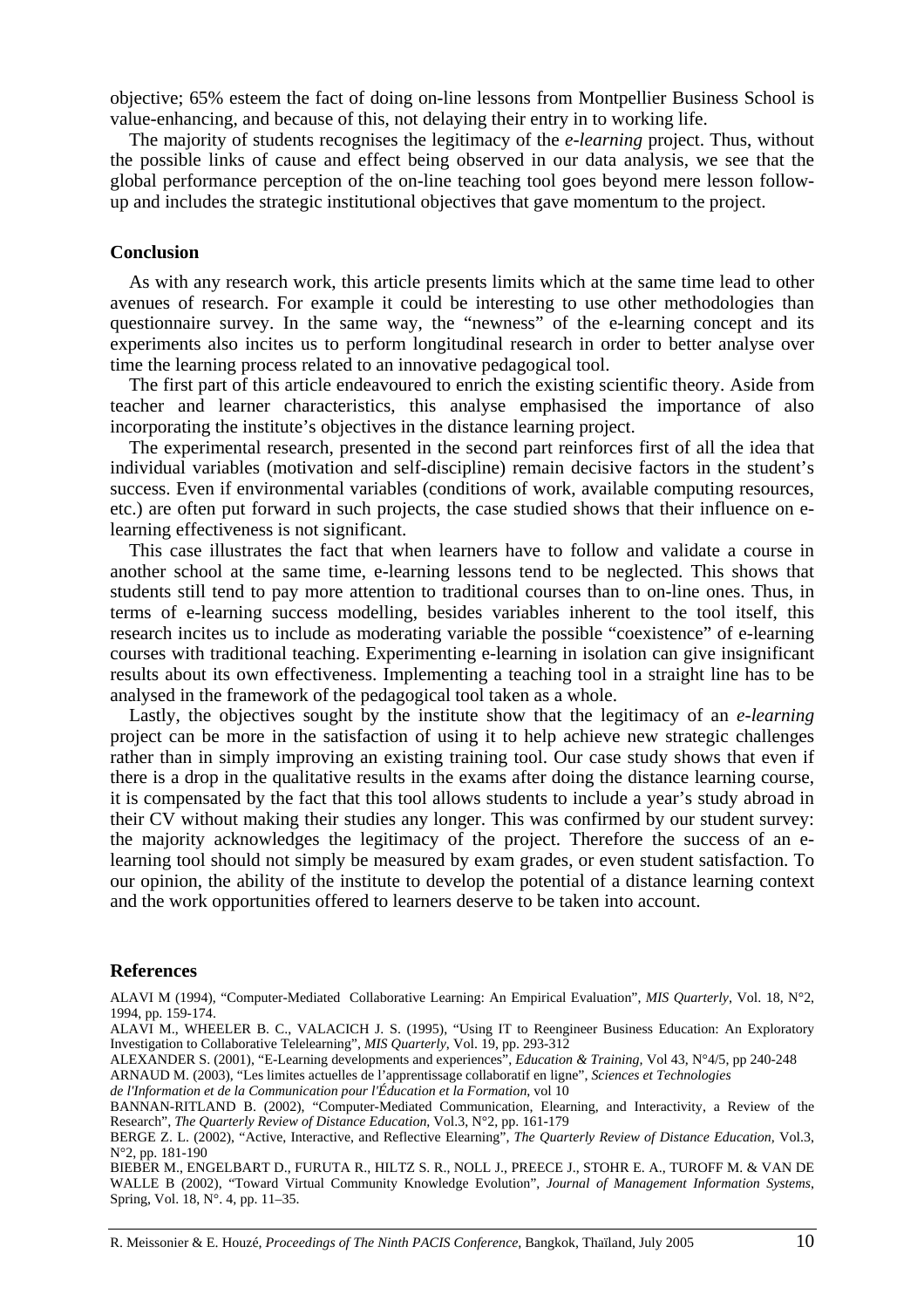CABY L., GREENAN N., GUIESSAZ A. & RALLET A. (1999), « Informatisation, organisation et performances des entreprises : quelques propositions pour une modélisation », dans D. Foray & J. Mairesse, *Innovations et Performances*, Editions de l'EHESS

COPPOLA N. W., HILTZ S. R. & ROTTER N. G. (2002), "Becoming a Virtual Professor: Pedagogical Roles and Asynchronous Learning Networks", *Journal of Management Information Systems*, Spring, Vol. 18, N° 4, pp. 169–189.

CRADLER J. (1997), "Summary of Current Research and Evaluation of Findings on Technology in Education", *Working Paper*, *Educational Support Systems*, San Mateo

DUFNER, D., KWON, O., & HADIDI, R. (1999), "Web-CCAT: A Collaborative Learning Environment for Geographically Distributed Information Technology Students and Working Professionals", University of Illinois at Sprinfield. 1999.

FULK J., SCHMITZ J. & STEINFIELD C. W. (1990), "A Social Influence Model of Technology Use", in Fulk J & Steinfield, *Organizations and Communication Technology*, Sage, pp. 117-141

GAGNE, E., YEKOVICH C. W. & YEKOVICH F. (1993), *The Cognitive Psychology of School Learning (2nd ed.)*, New York, HarperCollins

GODINET H. & CARON C. (2003), "L'accompagnement dans le Campus Numérique FORSE : modalités et outils". *Actes de la conférence EIAH 2003*, Strasbourg, 15,16 et 17 avril.

HANDY C. (1995), "Trust and the virtual organization", *Harvard Business Review*, May – June

HARA N. & KLING R. (2000), "Students Distress with a Web-Based Distance Education Course: An Ethnographic Study of Participants Experiences", *Information, Communication and Society*, Vol. 3, N°4, pp. 557-579

HAYASHI A, CHEN C, RYAN T, WU J (2004), 'The role of social presence and moderating role of computer self efficacy in predicting the continuance usage of e-learning systems", *Journal of Information Systems Education,* vol 15, N°2, pp 139- 154

HILTZ S.R. (1995), "Teaching in a Virtual Classroom", *International Journal of Educational Telecommunications*, Vol. 1, No 2, pp.185-198.

HIRUMI R. (2002), "A Framework for Analysing, Designing, and Sequencing Planned Elearning Interactions", *The Quarterly Review of Distance Education,* Vol.3, N°2, pp. 141-160

HONEY P. & MUNFORD A. (1992), *Manual of Learning Styles*, Paperback

HOUZE E. & MEISSONIER R. (2004), « Performance du E-learning : un premier retour d'expérience sur les résultats des apprenants », *Actes du 9ème colloque de l'AIM*, Paris, mai 2004

JEAN T. (2001), "L'EAD : Facteur Déterminant de Bouleversement Pédagogique et d'Evolution Organisationnelle et Stratégique", *Colloque Agora / TICE*, Grenoble

LEIDNER D. E. & JARVENPAA S. L. (1993), "The Information Age Confronts Education: Case Studies on Electronic Classrooms", *Information Systems Research*, Vol. 4, N°1, pp. 24-54

MINNION M., AMAMI M. & BRIMBERG J. (2002), « Information Technology-based Learning. The Royal Military College of Canada Experience », *Actes de la conférence de l'Association Information et Management* 

MOORE M. G. (1989), "Three Types of Interaction", *The American Journal of Distance Education*, Vol.3, N°2, p. 1-6

NORTHRUP P. (2001), "A Framework for Designing Interactivity into Web-Based Instruction", *Educational Technology*, Vol. 41, N°2, pp. 31-39

NORTHRUP P. (2002), "Online Learner's Preferences for Interaction", *The Quarterly Review of Distance Education*, Vol.3, N°2, pp. 219-226

PAILING M. (2002), "E-Learning : is it really the best thing since sliced bread?", *Industrial and Commercial Training,* Vol 34, N°4, pp 151-155

PICCOLI G., AHMAD R. & IVES B. (2001), "Web-based virtual learning environment", *MIS Quarterly*, Vol. 25, N°. 4, pp. 401-426, December

POWELL T. C. & DENT-MICALEFF A.(1997), "Information Technology as Competitive Advantage: The Role of Human, Business and Technology Resources," *Strategic Management Journal*, 19 (5), 375-405.

PRASAD P. (1993), "Symbolic Process in the Implentation of Technological Change: a Symbolic Interactionist Study of Work Computerization", *Academy of Management Journal*, Vol.36, N°6

SALANCIK, G. R., "Commitment and the Control of Organizational Behavior and Belief", in B. M. STAW and G. R. SALANCIK (eds), *New Directions in Organizational Behavior*, Chicago: St. Clair Press, 1977

SPROULL, L. S. & HOFMEISTER, K. R., "Thinking About Implementation", *Journal of Management*, 1986, 12, pp. 43-60

TU C-H. & CORRY M. (2002), "Elearning Communities", *The Quarterly Review of Distance Eduction*, Vol. 3, N°2, pp. 207-218

DAVENPORT T. H. & PEARLSON K. (1998), "Two Cheers for the Virtual Office", *Sloan Management Review*, Summer, pp. 51-65

SHORT J. A., WILLIAMS E. & CHRISTIE B. (1976), *The social psychology telecommunications*, John Wiley and sons, New York

TRICOT A., PLEGAT-SOUTJIS F., CAMPS J.-F. & *al.* (2003)."Utilité, utilisabilité, acceptabilité : interpréter les relations entre trois dimensions de l'évaluation des EIAH". *Actes de la conférence EIAH 2003*, Strasbourg

VYGOTSKY L. (1978), *Mind in Society*, Cambridge, Harvard University Press

WEBSTER J. & HACKLEY P. (1997), "Teaching Effectiveness in Technology-Mediated Distance Learning", *Academy of Management Journal*, Vol. 40, N°6, pp. 1282-1309

# **Appendix**

Variable measurement: